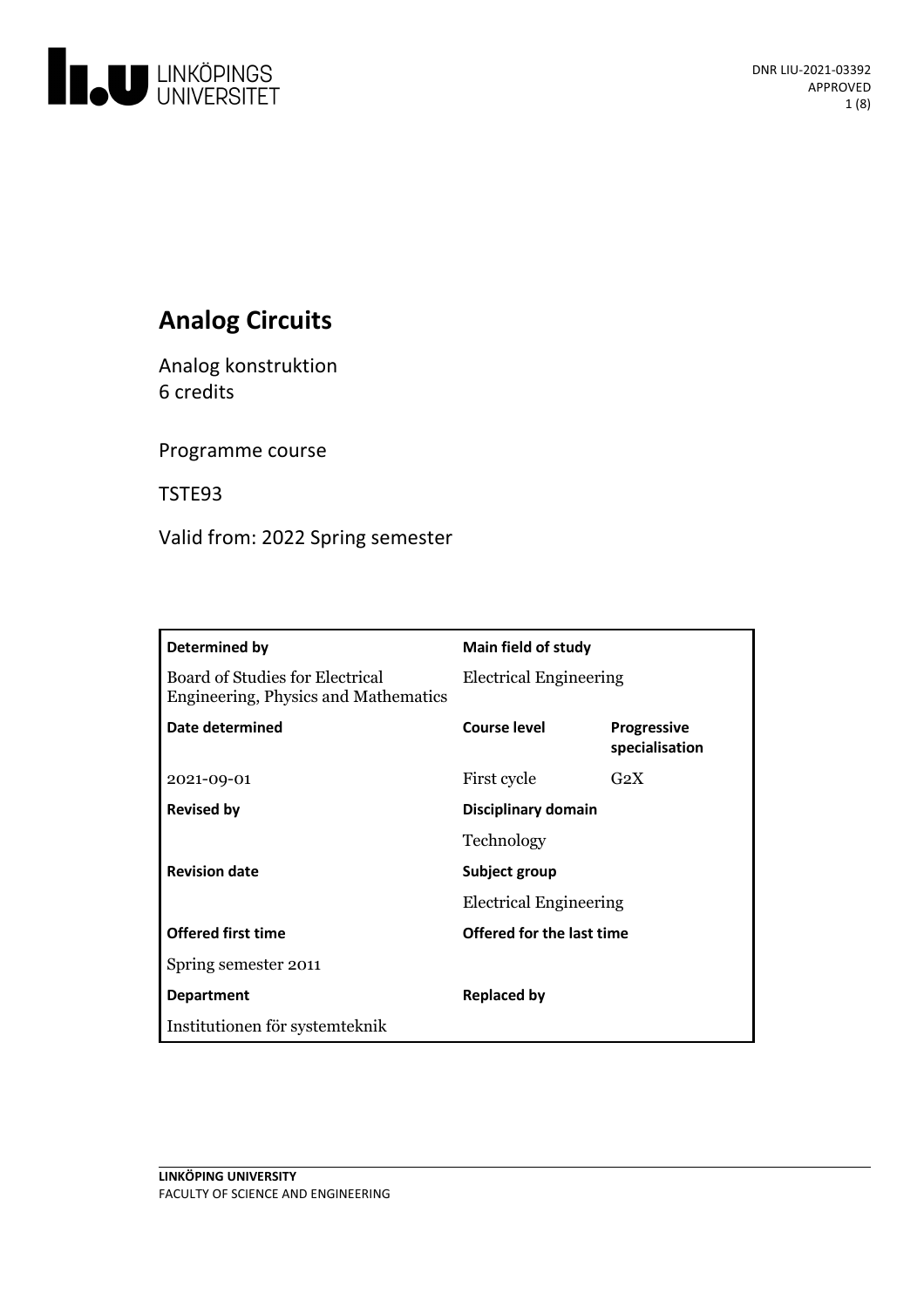# Course offered for

- Master of Science in Computer Science and Engineering
- Master of Science in Applied Physics and Electrical Engineering
- Master of Science in Applied Physics and Electrical Engineering International
- Bachelor of Science in Engineering Electronics

## Prerequisites

Basic Electronics and Measurement technology, Circuit theory

## Intended learning outcomes

The purpose is to give knowledge in analysis and synthesis of electronic systems. Special intention is given of computer aided design. After the course the student shall have skills to:

- produce a specification of an analog system involving both electrical and other relevant characteries
- design electrical and mechanical parts (e.g. printed circuit boards) of the system with help of CAD-CAE tools -validate the correct function and performance of the system by simulation
- assemble the system
- perform functional and performance measurements of the system
- produce technical documents of the system

## Course content

Electronic systems. Operational amplifier circuits. Nonideal characteristics of op amps. Amplifier frequency response. Semiconductors. Power amplifiers. Thermal dynamics of power amplifiers. Power supplies. Computer aided analysis and design.

## Teaching and working methods

The course is organized in lectures and a design project, where the task is to design an audio power amplifier. The course runs over the entire spring semester.

# Examination

PRA1 Project work and laboratory work 6 credits U, G Grades are given as"Fail" or "Pass"

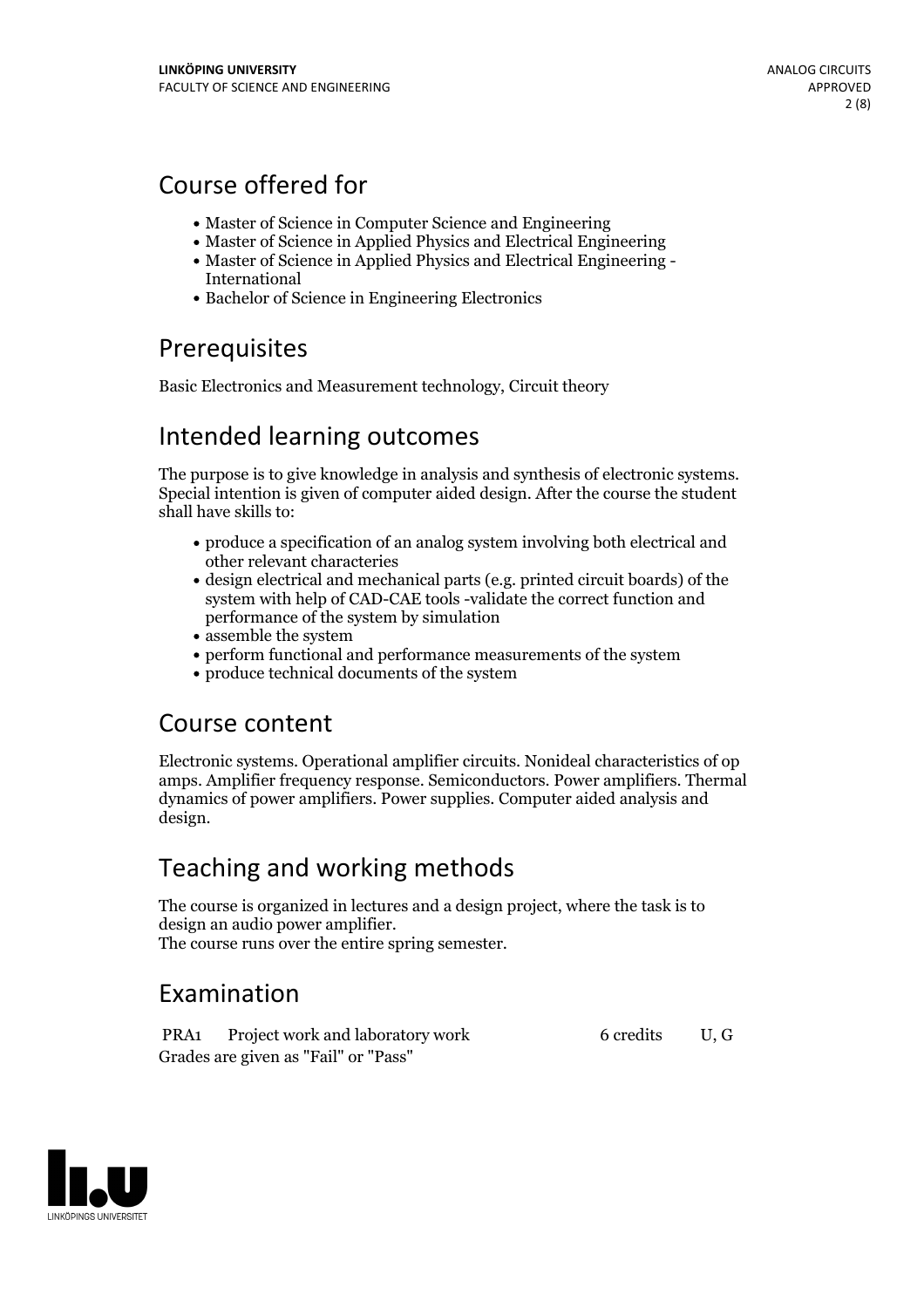## Grades

Two grade scale, older version, U, G

# Other information

### **About teaching and examination language**

The teaching language is presented in the Overview tab for each course. The examination language relates to the teaching language as follows:

- If teaching language is "Swedish", the course as a whole could be given in Swedish, or partly in English. Examination language is Swedish, but parts
- of the examination can be in English. If teaching language is "English", the course as <sup>a</sup> whole is taught in English. Examination language is English. If teaching language is "Swedish/English", the course as <sup>a</sup> whole will be
- taught in English if students without prior knowledge of the Swedish language participate. Examination language is Swedish or English depending on teaching language.

### **Other**

The course is conducted in a manner where both men's and women's experience and knowledge are made visible and developed.

The planning and implementation of a course should correspond to the course syllabus. The course evaluation should therefore be conducted with the course syllabus as a starting point.

If special circumstances prevail, the vice-chancellor may in a special decision specify the preconditions for temporary deviations from this course syllabus, and delegate the right to take such decisions.

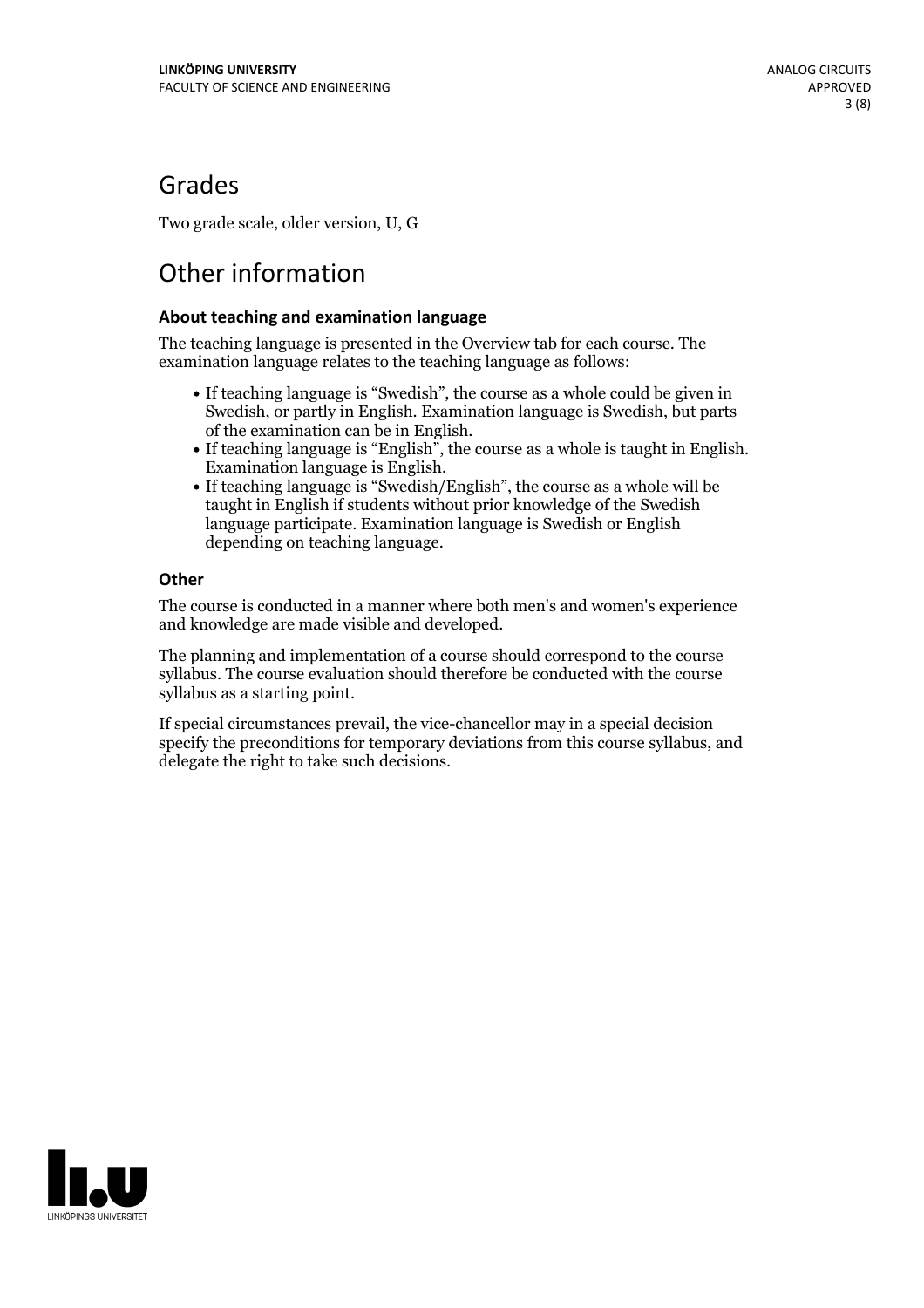## **Common rules**

## Course syllabus

A syllabus must be established for each course. The syllabus specifies the aim and contents of the course, and the prior knowledge that a student must have in order to be able to benefit from the course.

## Timetabling

Courses are timetabled after a decision has been made for this course concerning its assignment to a timetable module.

### Interruption in and deregistration from a course

The LiU decision, Guidelines concerning confirmation of participation in education (Dnr LiU-2020-02256), states that interruptions in study are to be recorded in Ladok. Thus, all students who do not participate in a course for which they have registered must record the interruption, such that the registration on the course can be removed. Deregistration from or interrupting a course is carried out using <sup>a</sup> web-based form: https://www.lith.liu.se/for- [studenter/kurskomplettering?l=en.](https://www.lith.liu.se/for-studenter/kurskomplettering?l=en)

## Cancelled courses and changes to the course syllabus

Courses with few participants (fewer than 10) may be cancelled or organised in a manner that differs from that stated in the course syllabus. The Dean is to deliberate and decide whether a course is to be cancelled or changed from the course syllabus.

## Guidelines relating to examinations and examiners

For details, see Guidelines for education and examination for first-cycle and second-cycle education at Linköping University, Dnr LiU-2020-04501 [\(http://styrdokument.liu.se/Regelsamling/VisaBeslut/917592\)](http://styrdokument.liu.se/Regelsamling/VisaBeslut/917592).

An examiner must be employed as a teacher at LiU according to the LiU Regulations for Appointments, Dnr LiU-2021-01204 [\(https://styrdokument.liu.se/Regelsamling/VisaBeslut/622784](https://styrdokument.liu.se/Regelsamling/VisaBeslut/622784)). For courses in second-cycle, the following teachers can be appointed as examiner: Professor (including Adjunct and Visiting Professor), Associate Professor (including Adjunct), Senior Lecturer (including Adjunct and Visiting Senior Lecturer), Research Fellow, or Postdoc. For courses in first-cycle, Assistant Lecturer (including Adjunct and Visiting Assistant Lecturer) can also be appointed as examiner in addition to those listed for second-cycle courses. In exceptional cases, a Part-time Lecturer can also be appointed as an examiner at both first- and second cycle, see Delegation of authority for the Board of Faculty of Science and Engineering.

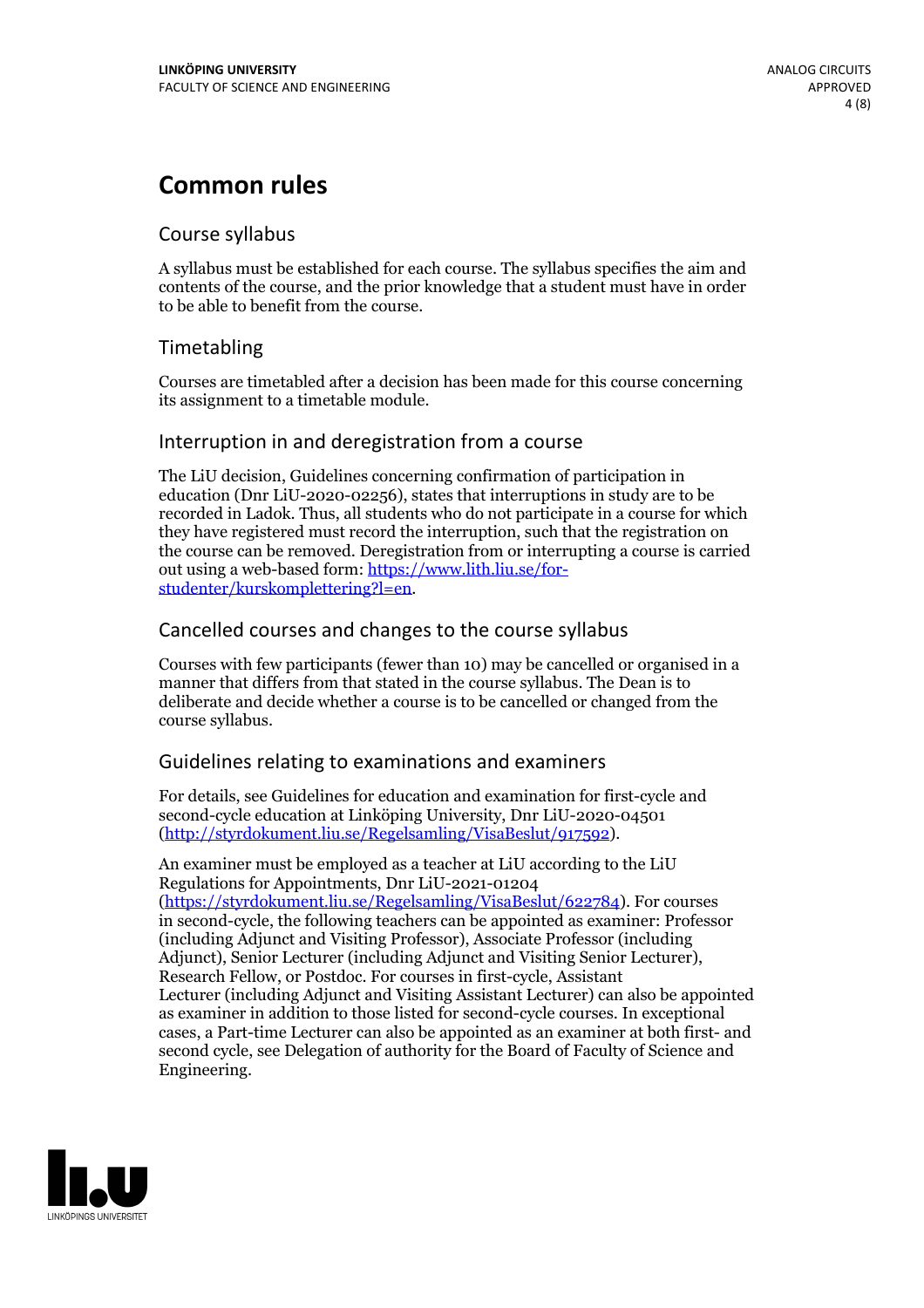## Forms of examination

#### **Principles for examination**

Written and oral examinations and digital and computer-based examinations are held at least three times a year: once immediately after the end of the course, once in August, and once (usually) in one of the re-examination periods. Examinations held at other times are to follow a decision of the faculty programme board.

Principles for examination scheduling for courses that follow the study periods:

- courses given in VT1 are examined for the first time in March, with re-examination in June and August
- courses given in VT2 are examined for the first time in May, with re-examination in August and October
- courses given in HT1 are examined for the first time in October, with re-examination in January and August
- courses given in HT2 are examined for the first time in January, with re-examination in March and in August.

The examination schedule is based on the structure of timetable modules, but there may be deviations from this, mainly in the case of courses that are studied and examined for several programmes and in lower grades (i.e. 1 and 2).

Examinations for courses that the faculty programme board has decided are to be held in alternate years are held three times during the school year in which the course is given according to the principles stated above.

Examinations for courses that are cancelled orrescheduled such that they are not given in one or several years are held three times during the year that immediately follows the course, with examination scheduling that corresponds to the scheduling that was in force before the course was cancelled or rescheduled.

When a course, or a written examination (TEN, DIT, DAT), is given for the last time, the regular examination and two re-examinations will be offered. Thereafter, examinations are phased out by offering three examinations during the following academic year at the same times as the examinations in any substitute course. If there is no substitute course, three examinations will be offered during re- examination periods during the following academic year. Other examination times are decided by the faculty programme board. In all cases above, the examination is also offered one more time during the academic year after the following, unless the faculty programme board decides otherwise. In total, 6 re-examinations are offered, of which 2 are regular re-examinations. In the examination registration system, the examinations given for the penultimate time and the last time are denoted.

If a course is given during several periods of the year (for programmes, or on different occasions for different programmes) the faculty programme board or boards determine together the scheduling and frequency of re-examination occasions.

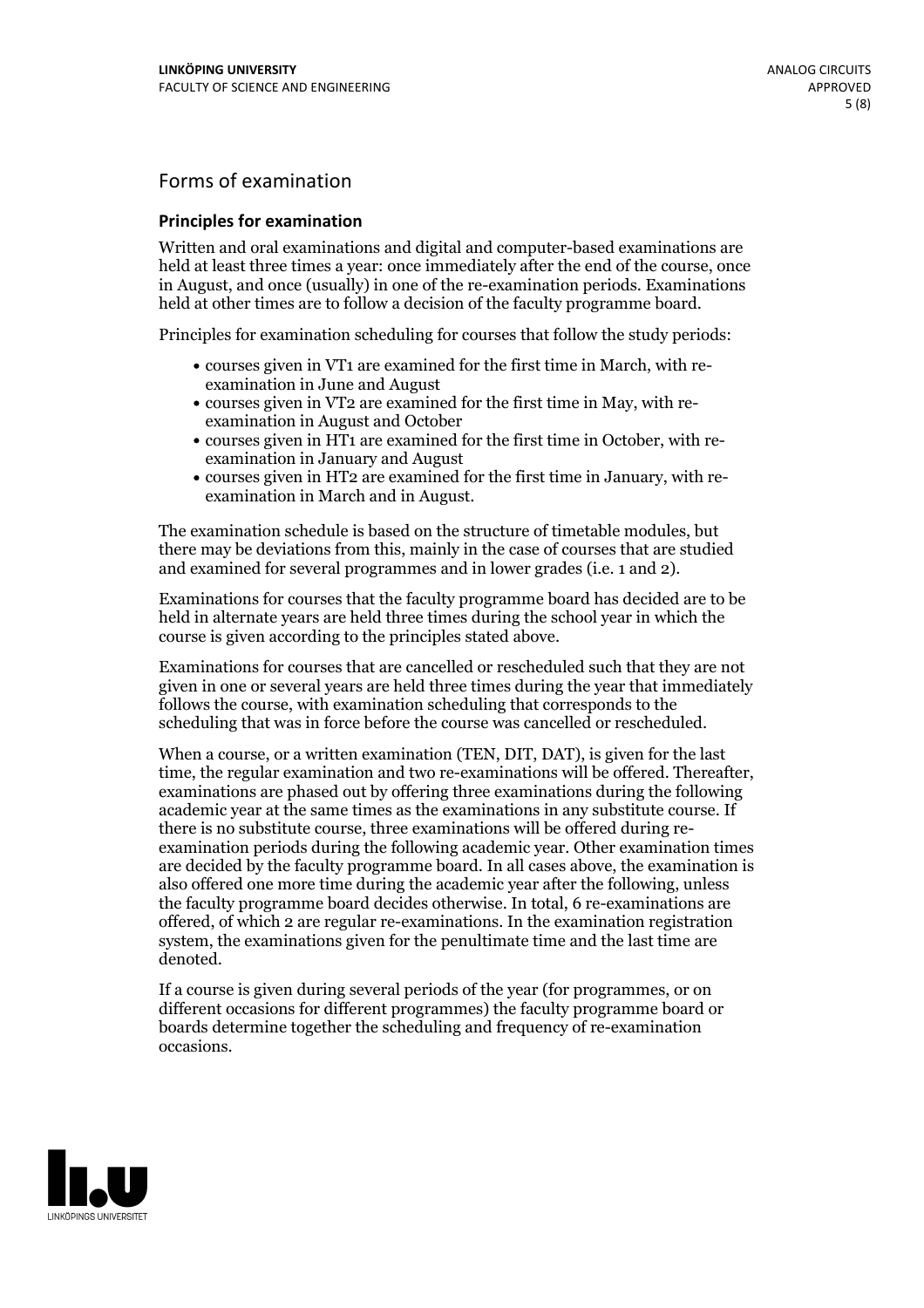#### **Retakes of other forms of examination**

Regulations concerning retakes of other forms of examination than written examinations and digital and computer-based examinations are given in the LiU guidelines for examinations and examiners, [http://styrdokument.liu.se/Regelsamling/VisaBeslut/917592.](http://styrdokument.liu.se/Regelsamling/VisaBeslut/917592)

#### **Course closure**

For Decision on Routines for Administration of the Discontinuation of Educational Programs, Freestanding Courses and Courses in Programs, see DNR LiU-2021-04782. After a decision on closure and after the end of the discontinuation period, the students are referred to a replacement course (or similar) according to information in the course syllabus or programme syllabus. If a student has passed some part/parts of a closed program course but not all, and there is an at least partially replacing course, an assessment of crediting can be made. Any crediting of course components is made by the examiner.

### **Registration for examination**

In order to take an written, digital or computer-based examination, registration in advance is mandatory, see decision in the university's rule book [https://styrdokument.liu.se/Regelsamling/VisaBeslut/622682.](https://styrdokument.liu.se/Regelsamling/VisaBeslut/622682) An unregistered student can thus not be offered a place. The registration is done at the Student Portal or in the LiU-app during the registration period. The registration period opens 30 days before the date of the examination and closes 10 days before the date of the examination. Candidates are informed of the location of the examination by email, four days in advance.

### **Code of conduct for students during examinations**

Details are given in a decision in the university's rule book: <http://styrdokument.liu.se/Regelsamling/VisaBeslut/622682>.

#### **Retakes for higher grade**

Students at the Institute of Technology at LiU have the right to retake written examinations and digital and computer-based examinations in an attempt to achieve a higher grade. This is valid for all examination components with code "TEN", "DIT" and "DAT". The same right may not be exercised for other examination components, unless otherwise specified in the course syllabus.

A retake is not possible on courses that are included in an issued degree diploma.

#### **Grades**

The grades that are preferably to be used are Fail (U), Pass (3), Pass not without distinction  $(4)$  and Pass with distinction  $(5)$ .

- Grades U, 3, 4, 5 are to be awarded for courses that have written or digital examinations.<br>• Grades Fail (U) and Pass (G) may be awarded for courses with a large
- degree of practical components such as laboratory work, project work and

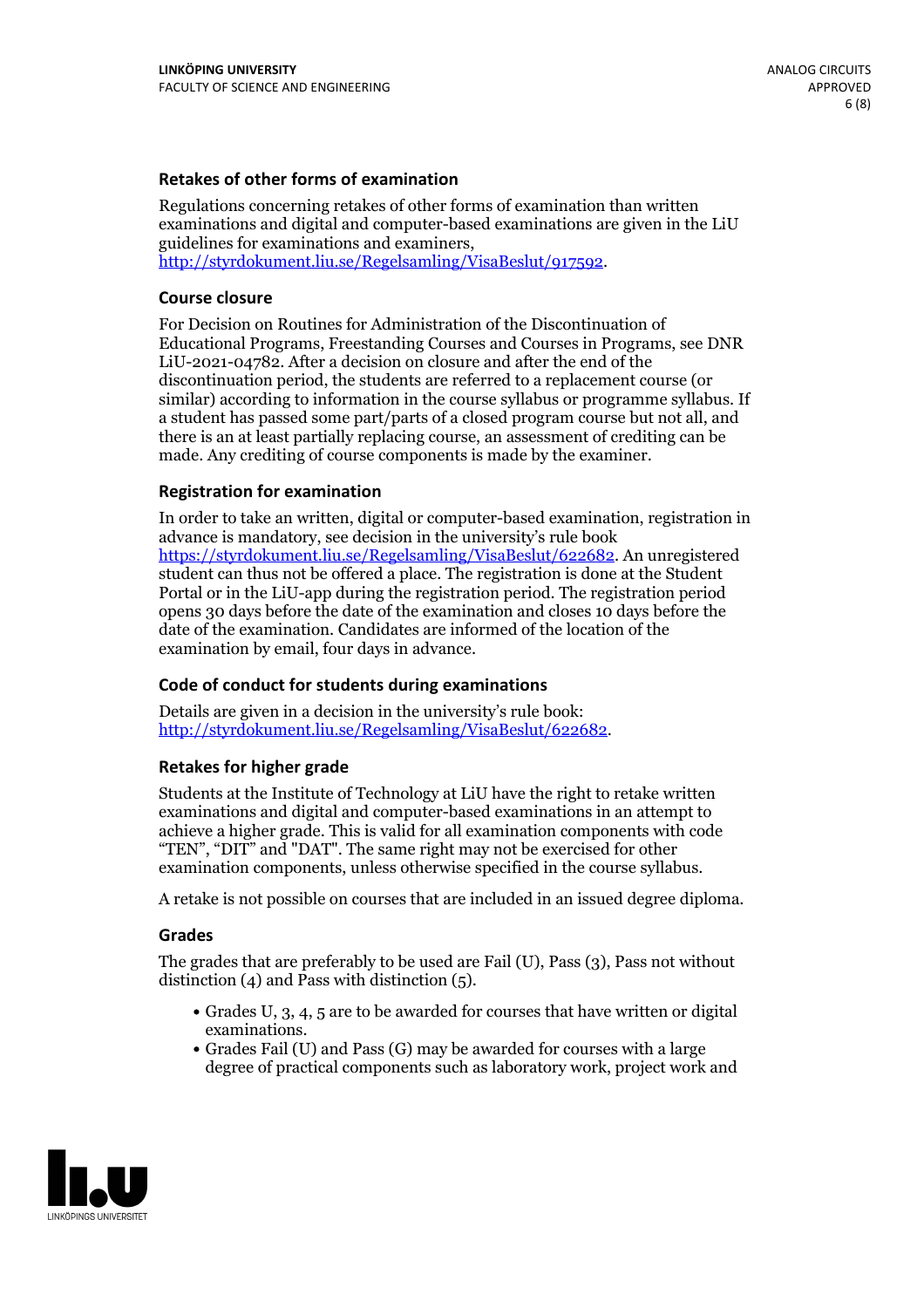group work.<br>• Grades Fail (U) and Pass (G) are to be used for degree projects and other independent work.

### **Examination components**

The following examination components and associated module codes are used at the Faculty of Science and Engineering:

- Grades U, 3, 4, 5 are to be awarded for written examinations (TEN) and
- digital examinations (DIT).<br>• Examination components for which the grades Fail (U) and Pass (G) may be awarded are laboratory work (LAB), project work (PRA), preparatory written examination (KTR), digital preparatory written examination (DIK), oral examination (MUN), computer-based examination (DAT), home
- assignment (HEM), and assignment (UPG).<br>• Students receive grades either Fail (U) or Pass (G) for other examination components in which the examination criteria are satisfied principally through active attendance such as tutorial group (BAS) or examination item
- (MOM).<br>• Grades Fail (U) and Pass (G) are to be used for the examination components Opposition (OPPO) and Attendance at thesis presentation (AUSK) (i.e. part of the degree project).

In general, the following applies:

- 
- Mandatory course components must be scored and given <sup>a</sup> module code. Examination components that are not scored, cannot be mandatory. Hence, it is voluntary to participate in these examinations, and the voluntariness must be clearly stated. Additionally, if there are any associated conditions to
- the examination component, these must be clearly stated as well.<br>• For courses with more than one examination component with grades U,3,4,5, it shall be clearly stated how the final grade is weighted.

For mandatory components, the following applies (in accordance with the LiU Guidelines for education and examination for first-cycle and second-cycle education at Linköping University,<br>[http://styrdokument.liu.se/Regelsamling/VisaBeslut/917592\)](http://styrdokument.liu.se/Regelsamling/VisaBeslut/917592):

If special circumstances prevail, and if it is possible with consideration of the nature of the compulsory component, the examiner may decide to replace the compulsory component with another equivalent component.

For possibilities to alternative forms of examinations, the following applies (in accordance with the LiU Guidelines for education and examination for first-cycle [http://styrdokument.liu.se/Regelsamling/VisaBeslut/917592\)](http://styrdokument.liu.se/Regelsamling/VisaBeslut/917592):

If the LiU coordinator for students with disabilities has granted a student the right to an adapted examination for a written examination in an examination hall, the student has the right to it.